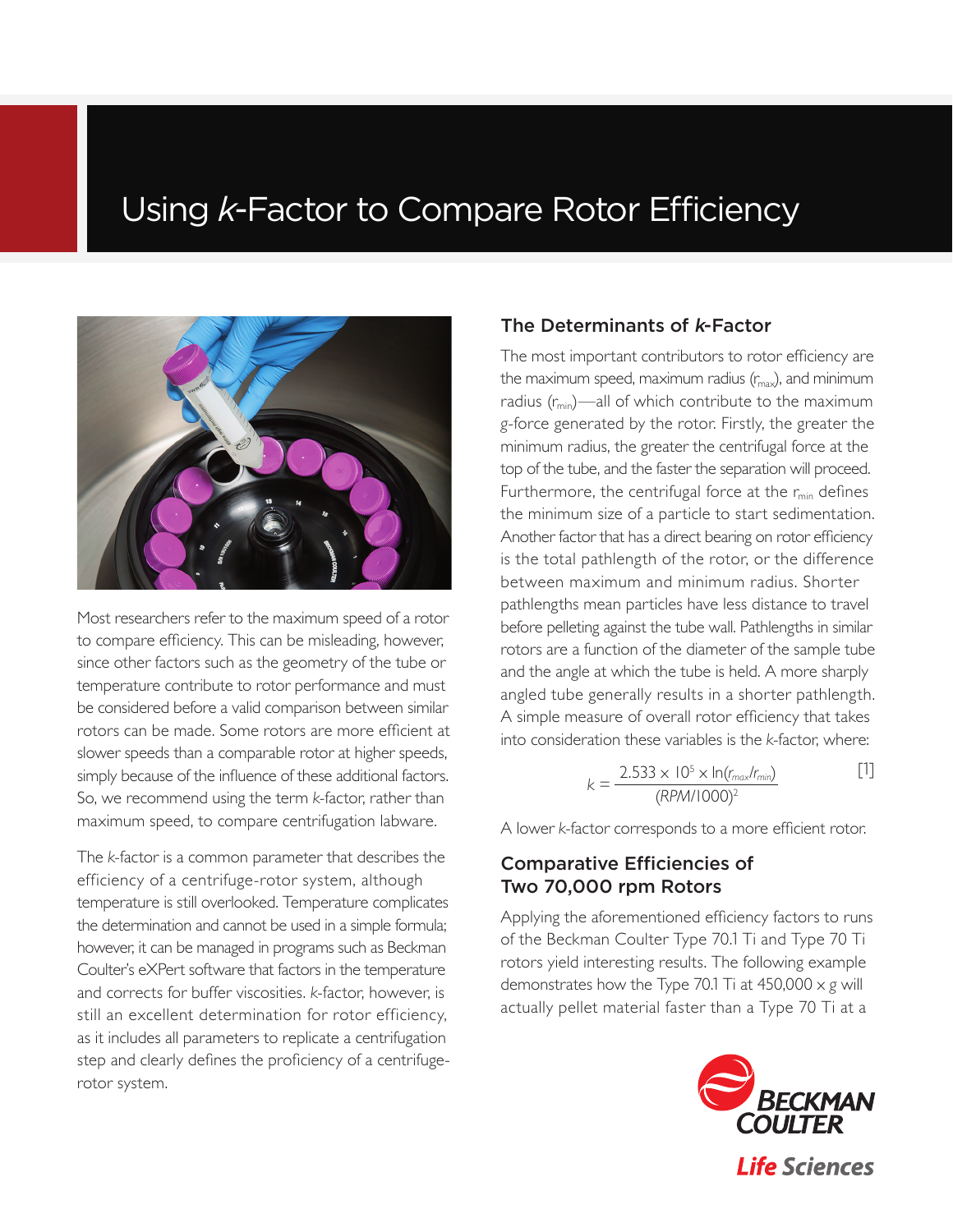higher RCF (504,000 x *g*) when both are run at the same rotations per minute (70,000 rpm). As you can see in Table 1, the geometry of the tube cavity for the Type 70.1 Ti serves to decrease the maximum radius of the rotor (leading to a lower *g*-force) but also decreases the pathlength of the particles within the sample tube. The net effect of this reduced pathlength is a more favorable *k*-factor for the Type 70.1 Ti, resulting in more than 18% faster pelleting time than in the Type 70 Ti.

|  | Table 1. Rotor Specifications. |
|--|--------------------------------|
|  |                                |

| <b>Rotor Type</b>                    | Type 70 Ti  | Type 70.1 Ti |  |
|--------------------------------------|-------------|--------------|--|
| Maximum speed                        | 70,000 rpm  | 70,000 rpm   |  |
| Maximum radius<br>$(r_{\text{max}})$ | 91.9 mm     | 82 mm        |  |
| Minimum radius<br>$(r_{min})$        | 39.5 mm     | 40.5 mm      |  |
| Maximum g-force                      | 504,000 x q | 450,000 x g  |  |
| Total pathlength                     | 52.4 mm     | 41.5 mm      |  |
| $k$ -factor                          | 44          | 36           |  |

Bovine Serum Albumin (BSA) is a common protein in research utilized for a multitude of purposes with a sedimentation coefficient (*s*) of 4.4s. Using the previous *k*-factors calculated in Table 1, for example, if an experimenter desired to pellet BSA using a Type 70 Ti rotor, the pelleting time can be calculated as such, where *t* is the run time in hours required to pellet particles of known sedimentation coefficient (in Svedberg units, s):

$$
t = \frac{k}{s} = \frac{44}{4.4} = 10 \text{ hours}
$$
 [2]

This simple calculation helps researchers save valuable time, and spin for the most efficient duration. In comparing the run time for the Type 70.1 Ti with BSA by substituting a *k*-factor of 36 generates a time of 8 hours, 11 minutes, demonstrating that a rotor with a smaller maximum *g*-force can actually be more efficient.

### Relating Run Time Between Labware

Two popular, high-performance rotors in the Beckman Coulter, Inc. line are the SW 28 and the SW 32 Ti. To compare run times between two rotors in order to duplicate a particular centrifugation step, a researcher only needs to know the *k*-factor of each rotor and the

duration of the run from a previous method. Use the following equation, where  $k_1$  and  $k_2$  are the *k*-factors of the SW 32 Ti and SW 28 respectively,  $t_2$  is the duration of a previous protocol's run, and  $t_1$  is the unknown spin time for the SW 32 Ti rotor:

$$
\frac{t_1}{k_1} = \frac{t_2}{k_2}
$$
\n
$$
\frac{t_1}{204} = \frac{12 \text{ hrs}}{246}
$$
\n
$$
t_1 = 9 \text{ hrs}, 57 \text{ min.}
$$
\n(3)

This is another simple calculation which facilitates researchers in comparing methods between 2 different centrifugerotor systems. This equation helps to equally sediment particles and compares efficiency among labware.

As previously mentioned, the *k*-factor of a rotor is determinant upon the pathlength  $(r_{max}/r_{min})$  of the standard tube for the specified rotor. If a researcher is restricted to a specific rotor geometry and maximum *g*-force, improvements to *k*-factor can still be achieved by decreasing pathlength. One such example is the use of Beckman Coulter, Inc. *g*-Max tubes. This innovative system uses patented Beckman Coulter Quick-Seal bell-top polyallomer tubes and floating spacers. Unlike conventional sleevetype adapters, the *g*-Max spacers "float" on top of the tube and the sample is kept at the maximum radius of the tube cavity—shortening the pathlength of the standard tube for the specified rotor—allowing you to run smaller volumes of samples without a reduction in *g*-force. In rotors where *g*-Max tubes correspond to a shorter pathlength and smaller *k*-factor, the run duration can be reduced, saving critical time in researchers' lives. *g*-Max tubes are compatible with most Beckman Coulter ultracentrifuge rotors.

In Figure 1, the *g*-Max technology exhibits the large amounts of time researchers can save by utilizing different labware. In the Type 90 Ti rotor, the *k*-factor of a 4.2 mL *g*-Max tube is 11 compared to a 13.5 mL tube with a *k*-factor of 25, both spun at 90,000 rpm. Figure 1 illustrates an example where *g*-Max technology results in a 56% savings in time between the two tubes. In many applications,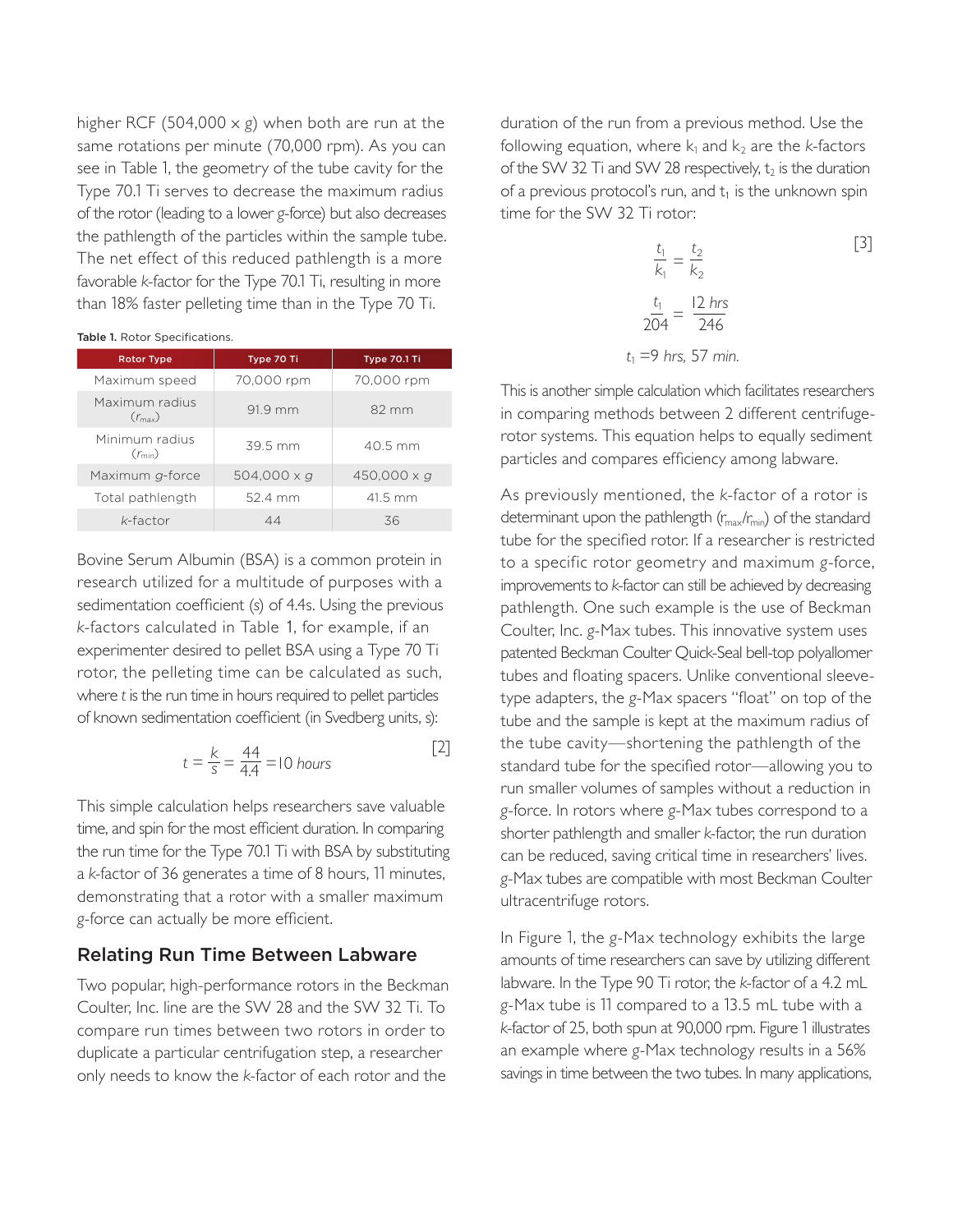

Figure 1. Comparative efficiency of *g*-Max technology.

an overnight spin of 18 hours is required. However, with the *g*-Max tube, equivalent separations are achieved in less than 8 hours, better fitting within a typical workday and generating a more convenient workflow.

# k-Factors and Large-Scale Vaccine Production

*k*-factors affect the pelleting time of all types of centrifuges, not just ultracentrifuges as previously discussed. The following example will illuminate how *k*-factor affects rotor efficiency in high-performance centrifuges.

Large-scale production of vaccines is critical to the human race in order to combat widespread plagues and eradicate illnesses throughout the world. In many cases, cells are harvested by high-capacity centrifugation at speeds of around  $5,000 \times g$ . Traditionally, this application has been performed in swinging bucket rotors; however, highthroughput is most critical to researchers in the field to increase yield and shorten the time to market. Table 2 demonstrates that Beckman Coulter, Inc. rotors, J-LITE JLA-8.1000 and J-LITE JLA-9.1000, are well-designed and minimize the *k*-factor while processing large volumes in a single spin. This saves valuable lab time, rotor wear, and electricity costs, since low *k*-factors correspond to high-efficiency. Furthermore, during vaccine production, after the initial cell pelleting step, purification of the pathogenic virus antigens requires speeds in excess of 15,000  $\times$  *g*—a capability ubiquitous in both of the Beckman Coulter 1-liter high-capacity rotors, adding functionality to already efficient rotors. Beckman Coulter provides manufacturers the ability to improve process performance, reduce costs, and shorten time to market.

| Rotor                                           | <b>J-LITE JLA-8.1000</b> | <b>J-LITE JLA-9.1000</b> | Fiberlite™ F9-6 x<br>1,000 LEX | Fiberlite F8-6 x<br>1,000y | Fiberlite F5-10 x<br>1,000 LEX | Fiberlite F6-6 x<br>1,000y |
|-------------------------------------------------|--------------------------|--------------------------|--------------------------------|----------------------------|--------------------------------|----------------------------|
| Type                                            | Fixed-Angle              | Fixed-Angle              | Fixed-Angle                    | Fixed-Angle                | Fixed-Angle                    | Fixed-Angle                |
| Maximum volume (mL)                             | 6x1.000                  | 4x1,000                  | 6x1.000                        | 6x1.000                    | 10x1.000                       | 6x1,000                    |
| Maximum speed (rpm)                             | 8.000                    | 9.000                    | 9.000                          | 8.500                      | 5.500                          | 6.000                      |
| Minimum radius (mm)                             | 119                      | 82                       | 65                             | 54                         | 124                            | 54                         |
| Maximum radius (mm)                             | 222.8                    | 185                      | 194                            | 196                        | 275                            | 196                        |
| Maximum g-force                                 | $15,970 \times q$        | $16,800 \times q$        | $17,568 \times q$              | $15,900 \times q$          | $9,333 \times q$               | $7,900 \times q$           |
| Total pathlength (mm)                           | 103.8                    | 103                      | 129                            | 142                        | 151                            | 142                        |
| $k$ -factor with largest<br>volume at max speed | 2,482                    | 2.540                    | 3.415                          | 5.096                      | 6.662                          | 9.060                      |

|  |  | Table 2. Comparison of High-Capacity Fixed Angle 1-Liter Rotors. |  |  |
|--|--|------------------------------------------------------------------|--|--|
|  |  |                                                                  |  |  |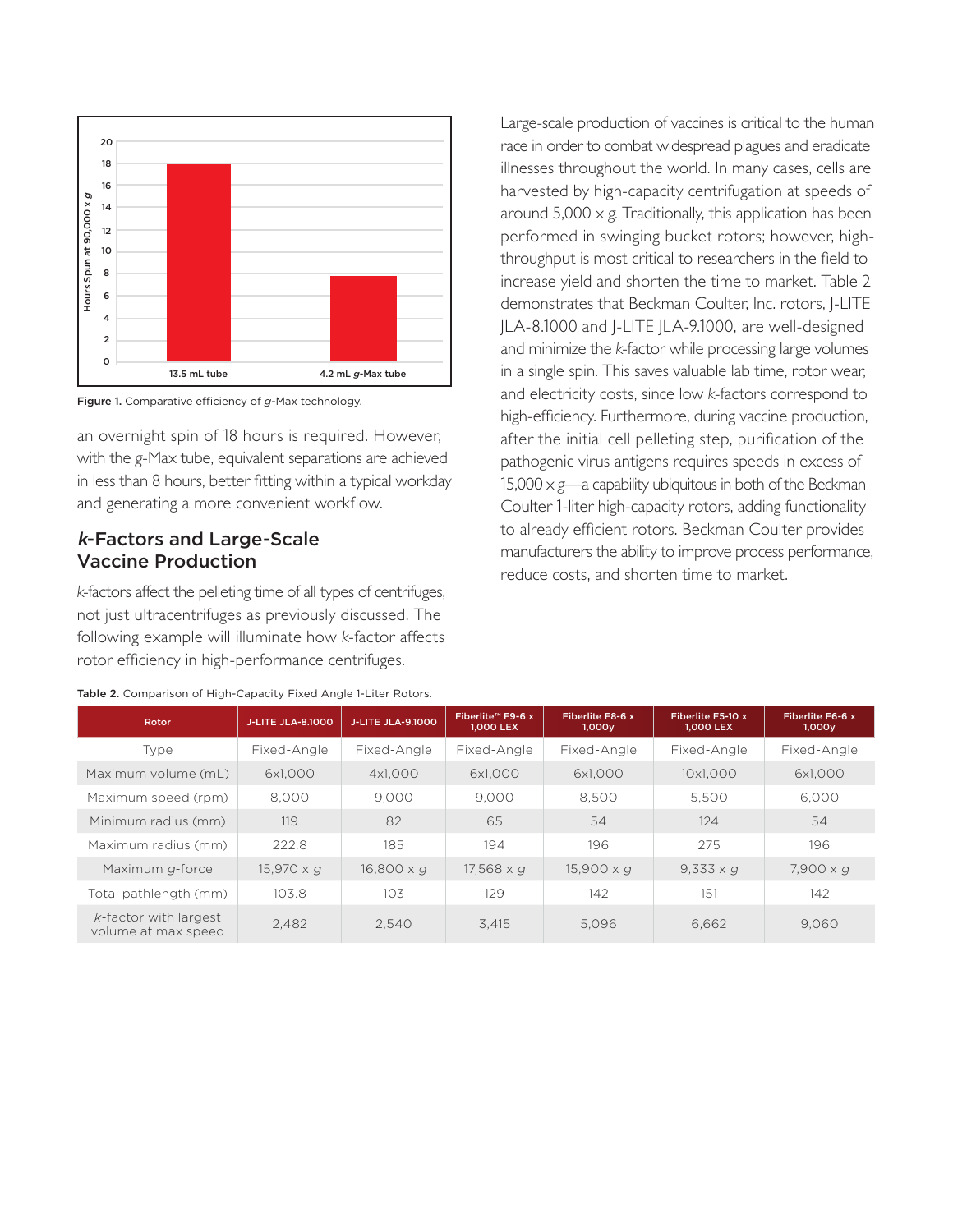#### Table 3. Preparative Ultracentrifuge Rotors and Corresponding *k*-Factors.

| Rotor                                           | Max Speed (rpm) | Max RCF<br>$(g$ -force) | <b>Rotor Places x</b><br>Volume (mL) | k-Factor with Largest<br><b>Volume Tube at</b><br><b>Max Speed</b> | k-Factor with<br>g-Max Tube | Volume of<br>g-Max Tube (mL) |
|-------------------------------------------------|-----------------|-------------------------|--------------------------------------|--------------------------------------------------------------------|-----------------------------|------------------------------|
| <b>Fixed-Angle Rotors</b>                       |                 |                         |                                      |                                                                    |                             |                              |
| Type 100 Ti                                     | 100,000         | 802,400                 | 8x6.8                                | 15                                                                 | $\overline{7}$              | $\overline{2}$               |
| Type 90 Ti                                      | 90.000          | 694.000                 | 8x13.5                               | 25                                                                 | 11                          | 4.2                          |
| Type 70.1 Ti                                    | 70,000          | 450,000                 | $12 \times 13.5$                     | 36                                                                 | 17                          | 4.2                          |
| Type 70 Ti                                      | 70,000          | 504,000                 | 8x39                                 | 44                                                                 | 24                          | 15                           |
| Type 50.2 Ti                                    | 50,000          | 302,000                 | 12×39                                | 62                                                                 | 39                          | 15                           |
| Type 45 Ti                                      | 45,000          | 235,000                 | 6x94                                 | 133                                                                | $\overline{\phantom{0}}$    |                              |
| Type 50.4 Ti                                    | 50.000          | 270,000                 | 44x6.5                               | 39                                                                 | 15                          | $\overline{2}$               |
| <b>Type 42.2</b>                                | 42,000          | 223,000                 | 72×0.230                             | 9                                                                  |                             |                              |
| Type 25                                         | 25,000          | 92,500                  | 100x1                                | 62                                                                 |                             |                              |
| Type 19                                         | 19,000          | 53,900                  | 6x250                                | 951                                                                |                             |                              |
| <b>Near-Vertical &amp; Vertical Tube Rotors</b> |                 |                         |                                      |                                                                    |                             |                              |
| <b>NVT 100</b>                                  | 100,000         | 750,000                 | $13\times51$                         | 8                                                                  | 6                           | $\mathbf{2}$                 |
| <b>NVT 90</b>                                   | 90,000          | 645,000                 | 8x5.1                                | 10                                                                 | 7                           | $\overline{2}$               |
| <b>NVT 65.2</b>                                 | 65,000          | 416,000                 | $16\times5.1$                        | 15                                                                 | 7                           | $\overline{2}$               |
| <b>NVT 65</b>                                   | 65,000          | 402,000                 | 8x13.5                               | 21                                                                 | 8                           | 6.3                          |
| VTi 90                                          | 90,000          | 645,000                 | 8x5.1                                | 6                                                                  | 6                           | 3.5                          |
| VTi 65.1                                        | 65,000          | 402,000                 | 8x13.5                               | 13                                                                 | 13                          | 6.3                          |
| <b>VTi 50</b>                                   | 50,000          | 242,000                 | 8x39                                 | 36                                                                 | 36                          | 15                           |
| VTi 65.2                                        | 65,000          | 416,000                 | $16\times5.1$                        | 10                                                                 | 10                          | $\overline{2}$               |
| <b>Swinging Bucket Rotors</b>                   |                 |                         |                                      |                                                                    |                             |                              |
| <b>SW 60 Ti</b>                                 | 60,000          | 485,000                 | 6x4                                  | 45                                                                 | 24                          | 1.5                          |
| SW 55 Ti                                        | 55,000          | 368,000                 | 6x5                                  | 48                                                                 | 29                          | $\overline{2}$               |
| SW 41 Ti                                        | 41,000          | 288,000                 | 6x13.2                               | 124                                                                | 27                          | 3.5                          |
| <b>SW 40 Ti</b>                                 | 40,000          | 285,000                 | 6x14                                 | 137                                                                | 35                          | 3.5                          |
| SW 32 Ti                                        | 32,000          | 175,000                 | 6x38.5                               | 204                                                                | 74                          | 8.4                          |
| SW 32.1 Ti                                      | 32.000          | 187.000                 | 6x17                                 | 229                                                                | 56                          | 4.5                          |
| <b>SW 28</b>                                    | 28,000          | 141,000                 | 6x38.5                               | 246                                                                | 87                          | 15                           |
| SW 28.1                                         | 28,000          | 150,000                 | 6x17                                 | 276                                                                | 67                          | 4.2                          |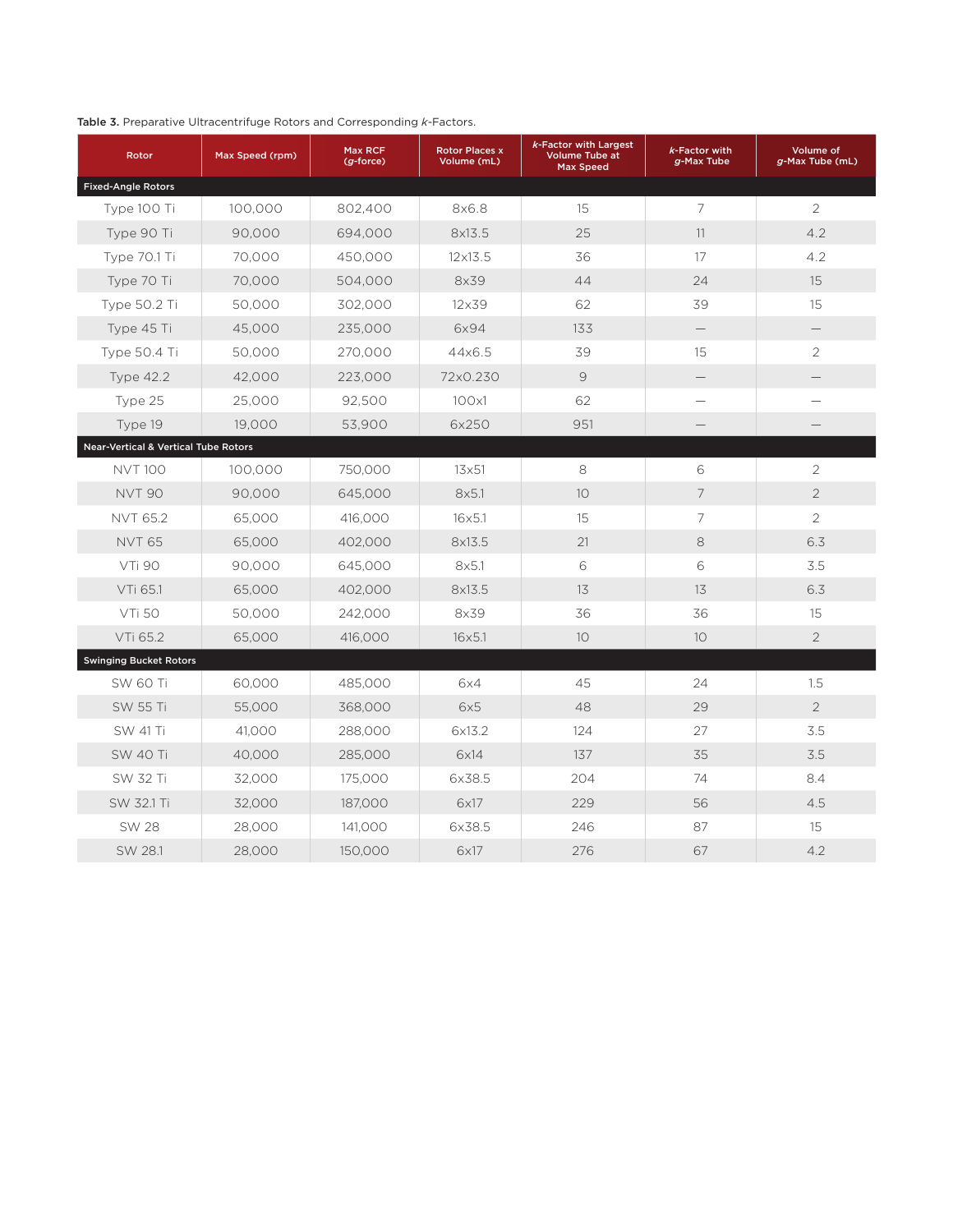#### Table 4. Micro-Ultracentrifuge Rotors and Corresponding *k*-Factors.

| Rotor                                           | Max Speed (rpm) | Max RCF<br>$(g$ -force) | <b>Rotor Places x</b><br>Volume (mL) | k-Factor with Largest<br><b>Volume Tube at</b><br><b>Max Speed</b> | $k$ -Factor with<br>$g$ -Max Tube | Volume of<br>g-Max Tube (mL) |
|-------------------------------------------------|-----------------|-------------------------|--------------------------------------|--------------------------------------------------------------------|-----------------------------------|------------------------------|
| <b>Fixed-Angle Rotors</b>                       |                 |                         |                                      |                                                                    |                                   |                              |
| TLA-120.1                                       | 120,000         | 627.000                 | $14\times$ 0.5                       | 8                                                                  |                                   |                              |
| TLA-120.2                                       | 120,000         | 627,000                 | $10\times2.0$                        | 16                                                                 | 14                                | 1.5                          |
| TLA-110                                         | 110,000         | 657,000                 | 8x5.1                                | 13                                                                 | 5                                 | 2.0                          |
| <b>TLA-100</b>                                  | 100,000         | 436,000                 | 20×0.2                               | $\overline{7}$                                                     |                                   |                              |
| TLA-100.3                                       | 100,000         | 541,000                 | 6x3.5                                | 14                                                                 | 11                                | 2.0                          |
| <b>TLA-55</b>                                   | 55,000          | 186,000                 | $12\times1.5$                        | 66                                                                 |                                   |                              |
| <b>MLA-150</b>                                  | 150,000         | 1,003,000               | 8x2.0                                | 10.4                                                               | 6.2                               | 1.5                          |
| ML A-130                                        | 130,000         | 1,019,000               | $10\times2.0$                        | 8.7                                                                | 7                                 | 1.5                          |
| MLA-80                                          | 80,000          | 444,000                 | 8x8.0                                | 29                                                                 | 18                                | 4.2                          |
| <b>MLA-55</b>                                   | 55,000          | 287,000                 | 8x13.5                               | 53                                                                 | 28                                | 4.2                          |
| MLA-50                                          | 50.000          | 233,000                 | 6×32.4                               | 92                                                                 | 50                                | 15                           |
| <b>Near-Vertical &amp; Vertical Tube Rotors</b> |                 |                         |                                      |                                                                    |                                   |                              |
| TLN-120                                         | 120,000         | 585,000                 | 8x1.2                                | $\overline{7}$                                                     |                                   |                              |
| <b>TLN-100</b>                                  | 100,000         | 450,000                 | 8x3.9                                | 14                                                                 |                                   |                              |
| MLN-80                                          | 80.000          | 389,000                 | 8x8.0                                | 20                                                                 | 16                                | 4.2                          |
| <b>Swinging Bucket Rotors</b>                   |                 |                         |                                      |                                                                    |                                   |                              |
| TLS-55                                          | 55,000          | 259,000                 | 4x2.2                                | 50                                                                 | 37                                | 1.5                          |
| <b>MLS-50</b>                                   | 50,000          | 268,000                 | 4x5.0                                | 71                                                                 | 29                                | 2.0                          |